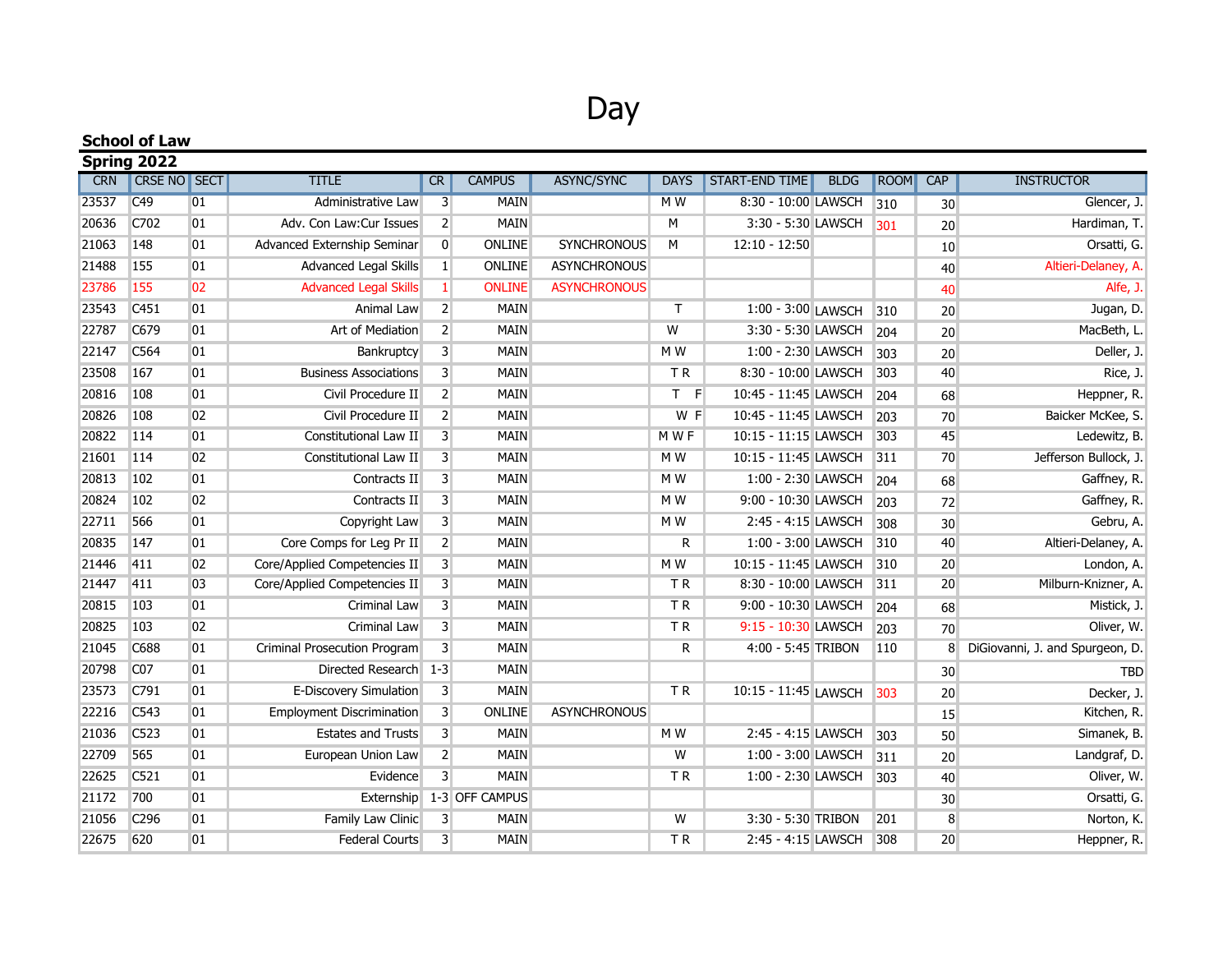| 22708 | 564              | 01                    | Financial Toolkit for Lawyers 1.5 |                         | <b>ONLINE</b> | *ASYNCHRONOUS       |                         |                      |       | 30              | Oranburg, S.                 |
|-------|------------------|-----------------------|-----------------------------------|-------------------------|---------------|---------------------|-------------------------|----------------------|-------|-----------------|------------------------------|
| 23530 | C578             | 01                    | Gender and the Law                | $\overline{2}$          | <b>MAIN</b>   |                     | W                       | 8:00 - 10:00 LAWSCH  | 308   | 15              | Kitchen, R.                  |
| 21041 | C692             | 01                    | Government Externship Seminar     | $\overline{0}$          | ONLINE        | <b>SYNCHRONOUS</b>  | R                       | $12:10 - 12:50$      |       | 10              | Orsatti, G.                  |
| 23570 | 574              | 01                    | Human Trafficking                 | $\overline{2}$          | <b>MAIN</b>   |                     | T                       | 10:15 - 12:15 LAWSCH | 301   | 20              | Dai, L.                      |
| 21450 | C563             | 01                    | International Law                 | $\overline{3}$          | <b>MAIN</b>   |                     | M W                     | 1:00 - 2:30 LAWSCH   | 308   | 20              | Barker, R.                   |
| 21040 | C710             | 01                    | Judicial Externship Seminar       | $\overline{0}$          | ONLINE        | <b>SYNCHRONOUS</b>  | M                       | $12:10 - 12:50$      |       | 10 <sup>1</sup> | Orsatti, G.                  |
| 22687 | C557             | 01                    | Land Use Law                      | $\overline{2}$          | <b>MAIN</b>   |                     | $\mathsf{R}$            | 3:30 - 5:30 LAWSCH   | 204   | 20              | Mistick, J.                  |
| 23575 | 575              | 01                    | Law and Leadership                | $\vert 1 \vert$         | <b>MAIN</b>   |                     | $**S$                   | 9:00 - 12:30 LAWSCH  | 203   | 16              | Barton, A, and Generett, W.  |
| 20001 | C608             | 01                    | Legal Medicine & For Science      | $\overline{2}$          | MAIN          |                     | R                       | 3:30 - 5:30 LAWSCH   | 203   | 20              | Wecht, C                     |
| 20828 | 137              | 01                    | Legal Research & Writing II       | $\overline{2}$          | <b>MAIN</b>   |                     | TR                      | 1:00 - 2:00 LAWSCH   | 204   | 17              | Schiavone, A.                |
| 20829 | 137              | 02                    | Legal Research & Writing II       | $\overline{2}$          | <b>MAIN</b>   |                     | TR                      | 10:45 - 11:45 LAWSCH | $311$ | 19              | Willke, T.                   |
| 20830 | 137              | 03                    | Legal Research & Writing II       | $\overline{2}$          | <b>MAIN</b>   |                     | TR                      | 1:00 - 2:00 LAWSCH   | 308   | 24              | Meredith, M.                 |
| 20831 | 137              | 04                    | Legal Research & Writing II       | $\overline{2}$          | <b>MAIN</b>   |                     | TR                      | 10:45 - 11:45 LAWSCH | 308   | 18              | Levine, J.                   |
| 20832 | 137              | 05                    | Legal Research & Writing II       | $\overline{2}$          | <b>MAIN</b>   |                     | TR                      | 1:00 - 2:00 LAWSCH   | 311   | 14              | Milburn-Knizner, A.          |
| 20833 | 137              | 06                    | Legal Research & Writing II       | $\overline{2}$          | <b>MAIN</b>   |                     | T R                     | 10:45 - 11:45 LAWSCH | 203   | 14              | Altieri-Delaney, A.          |
| 21146 | 137              | 07                    | Legal Research & Writing II       | $\overline{2}$          | <b>MAIN</b>   |                     | T <sub>R</sub>          | 1:00 - 2:00 LAWSCH   | 301   | 13              | Mrdjenovich, D.              |
| 21866 | 137              | 08                    | Legal Research & Writing II       | 2 <sup>1</sup>          | <b>MAIN</b>   |                     | TR                      | 10:45 - 11:45 LAWSCH | 310   | 19              | Kwisnek, E.                  |
| 20637 | C312             | 01                    | Negotiation Skills                | $\overline{2}$          | <b>MAIN</b>   |                     | $\mathsf{T}$            | 3:30 - 5:30 LAWSCH   | 204   | 16              | Glunt, J.                    |
| 21043 | C707             | 01                    | NonProfit Externship Seminar      | $\overline{0}$          | ONLINE        | <b>SYNCHRONOUS</b>  | R                       | $12:10 - 12:50$      |       | 10              | Orsatti, G.                  |
| 21485 | 607              | 01                    | PA Innocence Project              | $\overline{3}$          | <b>MAIN</b>   |                     | F                       | 10:00 - 12:00 LAWSCH | 311   | $6 \overline{}$ | Delosa, E.                   |
| 21867 | C548             | 01                    | Pa. Civil Procedure               | $\overline{3}$          | <b>MAIN</b>   |                     | M W                     | 3:30 - 5:00 LAWSCH   | 311   | 20              | Sabatini, E.                 |
| 23553 | C313             | 01                    | Pleading & Discovery Sim          | $\overline{2}$          | <b>MAIN</b>   |                     | R                       | 10:15 - 12:15 LAWSCH | 208   | 20              | Baicker McKee, S.            |
| 23559 | 218              | $\theta$ <sup>+</sup> | <b>Privacy and Data Security</b>  | $\overline{\mathbf{3}}$ | <b>MAIN</b>   |                     | $+R$                    | 3:30 - 5:00 LAWSCH   | 310   | 20              | Loza de Siles, E.            |
| 22653 | 560              | 01                    | Private Sector Ext Seminar        | $\overline{0}$          | <b>ONLINE</b> | <b>SYNCHRONOUS</b>  | $\overline{\mathsf{T}}$ | $12:10 - 12:50$      |       |                 | Willke, T.                   |
| 22626 | C19              | 01                    | Professional Responsibility       | $\overline{3}$          |               |                     | TR                      | 3:15 - 4:45 LAWSCH   | 303   | 50              | London, A.                   |
| 20818 | 110              | 01                    | Property II                       | $\mathsf{3}$            | <b>MAIN</b>   |                     | M W                     | 10:15 - 11:45 LAWSCH | 204   | 68              | Gebru, A.                    |
| 21145 | 110              | 02                    | Property II                       | $\overline{\mathbf{3}}$ | <b>MAIN</b>   |                     | T                       | 1:00 2:30 LAWSCH     | 203   | 70              | Herman, M.                   |
|       |                  |                       |                                   |                         |               |                     | F                       | 9:00 - 10:30 LAWSCH  | 203   |                 |                              |
| 21637 | 527              | 01                    | Public Defender Program           | $\overline{\mathbf{3}}$ | <b>MAIN</b>   |                     | R                       | 3:30 - 5:30 TRIBON   | 201   | 8               | Howsie, E. and Steiner, S.   |
| 23554 | 536              | 01                    | Race and American Law             | $\overline{2}$          | <b>MAIN</b>   |                     | М                       | 3:30 - 5:30 LAWSCH   | 203   | 12              | Jefferson Bullock, J.        |
| 21038 | C <sub>455</sub> | 01                    | Re-Entry Legal Services Clinic    | $\overline{3}$          | <b>MAIN</b>   |                     | T.                      | 4:00 - 5:45 TRIBON   | 201   | 8               | Jenkins, T. and Robinson, C. |
| 21157 | 205              | 01                    | Research for Law Practice         | $\vert 1 \vert$         | ONLINE        | <b>ASYNCHRONOUS</b> |                         |                      |       | 25              | Sprowls, C.                  |
| 23526 | 567              | 61                    | <b>Secured Transactions</b>       | $\vert 1 \vert$         | ONLINE        | <b>ASYNCHRONOUS</b> |                         |                      |       | 30 <sup>°</sup> | Rice, J.                     |
| 20820 | 112              | 01                    | Torts II                          | $\vert$ 2               | <b>MAIN</b>   |                     | W                       | 9:00 - 10:00 LAWSCH  | 204   | 68              | Dai, L.                      |
|       |                  |                       |                                   |                         |               |                     | F                       | 9:30 - 10:30 LAWSCH  | 204   |                 |                              |
| 21445 | 112              | 02                    | Torts II                          | $\overline{2}$          | <b>MAIN</b>   |                     | M R                     | 1:00 - 2:00 LAWSCH   | 203   | 70              | Jamison, D.                  |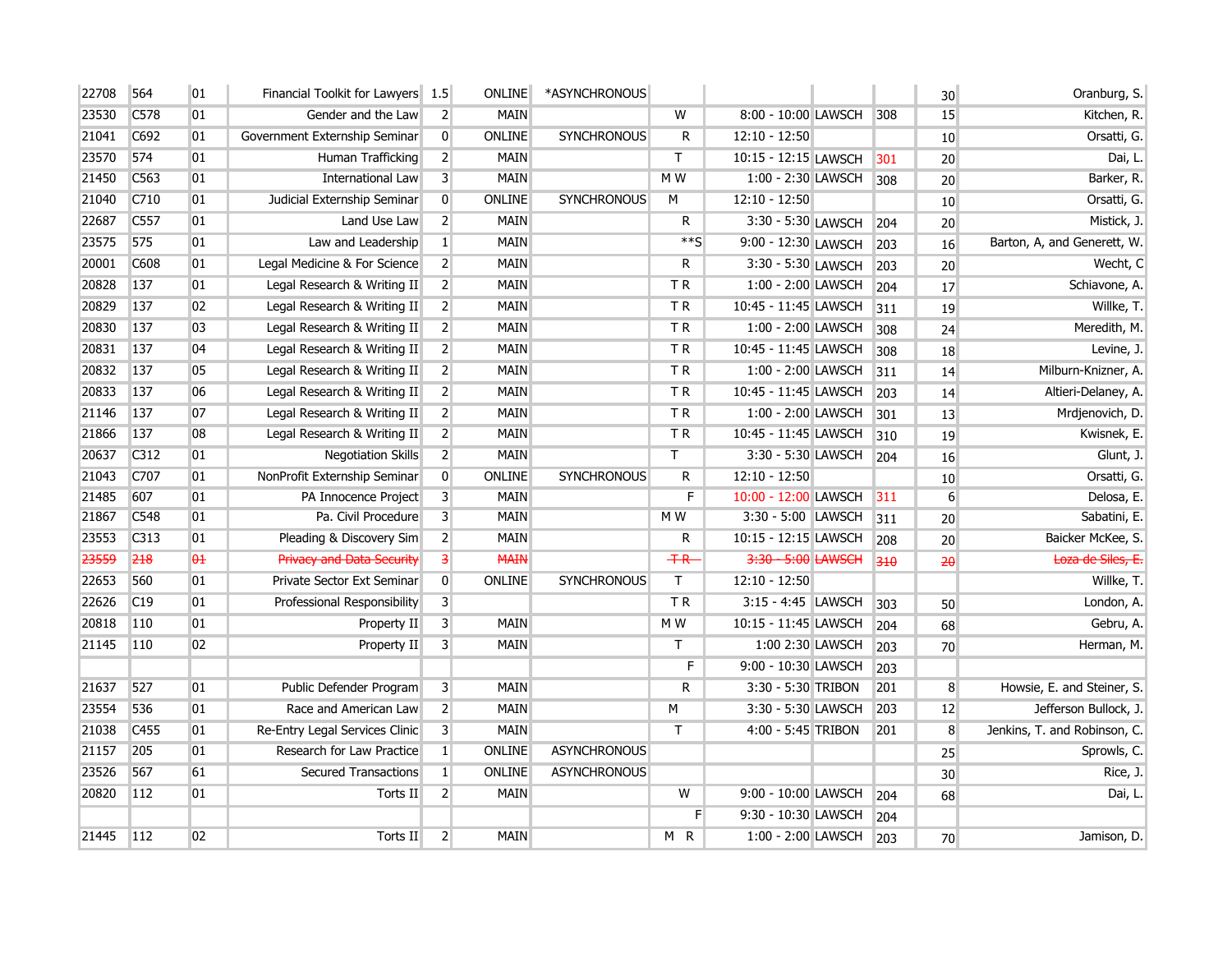| 21865 | C526 | 01 | Trial Advocacy              | <b>3 OFF CAMPUS</b> |   | 4:00 - 7:00 CHAMBERS |     | Obara, J.                 |
|-------|------|----|-----------------------------|---------------------|---|----------------------|-----|---------------------------|
| 21042 | C635 | 01 | Urban Development Practicum | MAIN                |   | 3:30 - 5:30 LAWSCH   | 208 | Mistick, J.               |
| 21044 | C709 | 01 | Veterans Clinic             | <b>MAIN</b>         | W | 3:30 - 5:30 TRIBON   | 208 | Kunz, D. and Rago, J.     |
| 22628 | 558  | 01 | Youth Advocacy Clinic       | <b>MAIN</b>         |   | 10:00 - 11:45 LAWSCH | 308 | Sizemore, T., Dempsey, K. |

\*Financial Toolkit for Lawyers will have a few synchronous sessions- class begins January 3rd with a synchronous session from 6-7:30 pm \*\* Law and Leadership will meet on the following Saturdays- 1/15/22, 1/29/22, 2/12/22, 2/26/22

Revised 1/31/2022